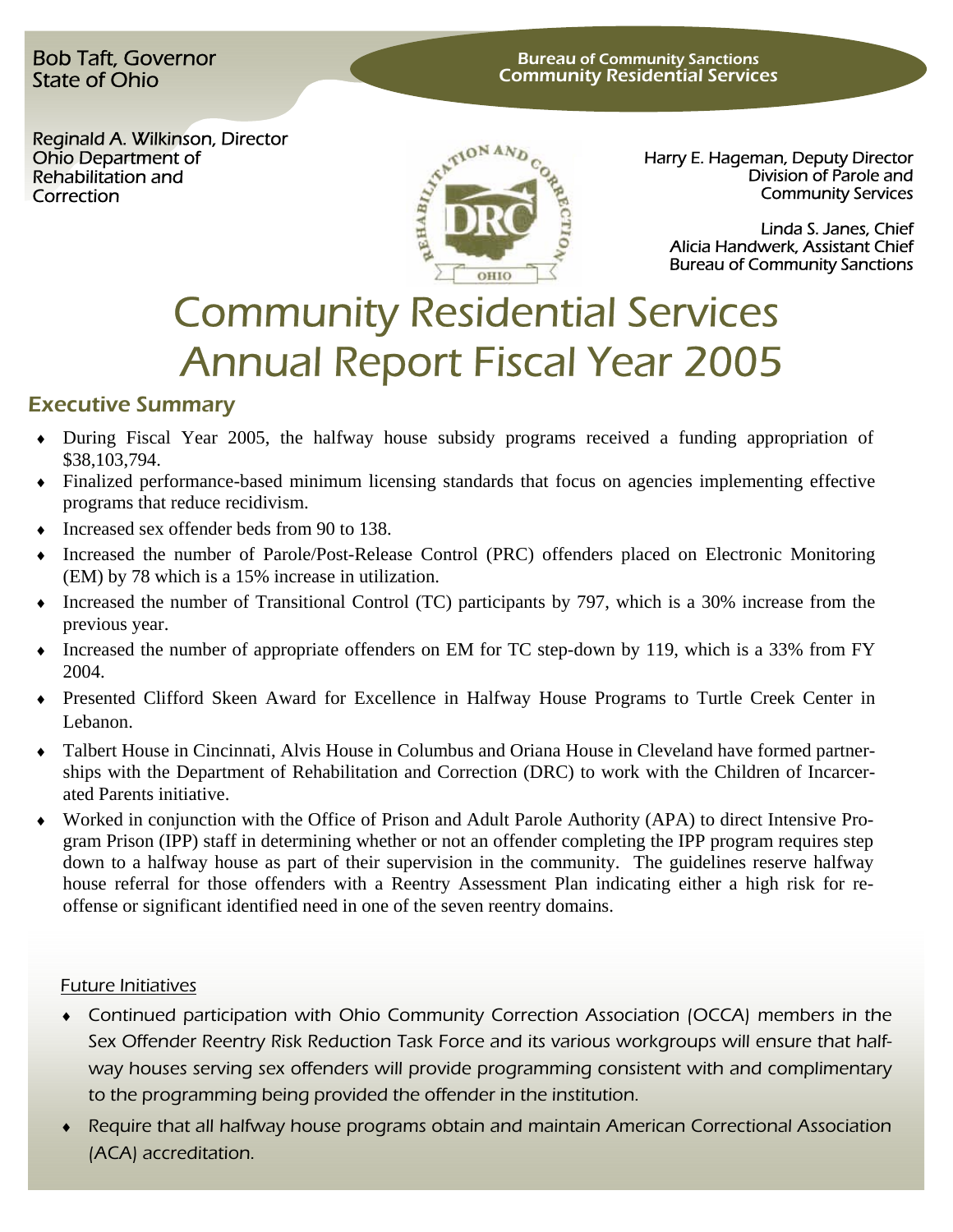## **Halfway House Programs**

## Year End Statistics

- 7,941 offenders were admitted to state-contract halfway house programs
- 51% of offenders successfully completed the program.
- Offenders earned \$5,928,625; paid \$55,380 in restitution; \$71,232 in court costs; \$99,591 in child support and completed 80,724 community service hours.

## **Halfway House Offender Information**

#### Demographic Information

- 
- ♦ 7,941 offenders participated
	- 87% male
	- 89% unmarried
	- Average age 34.4 years
	- 50% African-American
	- 47% Caucasian
	- Average highest grade completed- $11<sup>th</sup>$
- Offense Information
- Instant Offense
	- 31% violent offenses; 26% property offenses; and 32% drug offenses
	- 54% 1st, 2nd or 3rd degree felony offenses
- ♦ Offender History
	- 94% convicted of at least one prior felony
	- 12% convicted of five or more prior felonies

| <b>STATUS</b>                             | <b>MALE</b> | <b>FEMALE</b> | DUI IPP<br><b>MALE</b> | <b>TOTAL</b> |
|-------------------------------------------|-------------|---------------|------------------------|--------------|
| TRANSITIONAL CONTROL                      | 493         | 79            |                        | 572          |
| PAROLE/PRC                                | 623.5       | 86            |                        | 709.5        |
| COMMUNITY CONTROL                         | 244.5       | 49            |                        | 293.5        |
| <b>MENTAL HEALTH</b><br><b>TRANSITION</b> | 56          | 0             |                        | 56           |
| <b>IPP</b>                                | 22          | 15            | 10                     | 47           |
| <b>GRAND TOTAL</b>                        | 1439        | 229           | 10                     | 1678         |

#### **Bureau of Community Sanctions (BCS) Residential Placement**

Year End Statistics:

- ♦ BCS received 2,189 placement packets for incarcerated inmates with impending release dates.
- ♦ BCS placed 1,358 inmates into Independent Housing and halfway house beds.
- ♦ Sex offenders accounted for 29% of all referrals:
	- Predators—163 (16%)
	- Habitual— $28(3%)$
	- Sexually Oriented—827 (81%)
- ♦ 16% of all referrals made were for mentally ill offenders:
	- C1 [Psychiatric Caseload—Seriously Mentally Ill (SMI)]—340 (59%)
	- C2 [Psychiatric Caseload—Non-SMI]—187 (32%)
	- C3 [General Caseload]—50 (9%)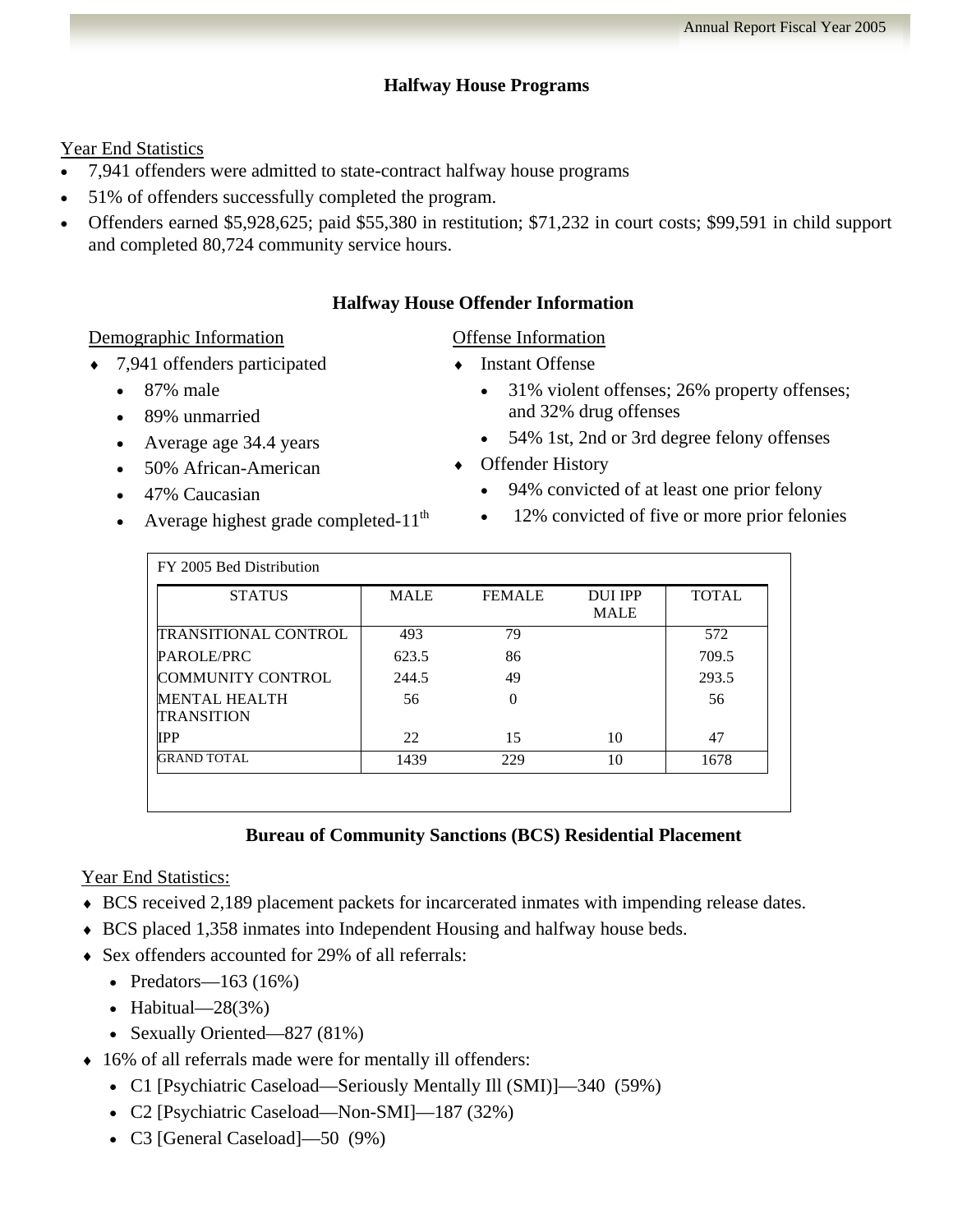## **Transitional Control (TC) Program**

#### Year End Statistics

- ♦ 2,662 offenders were admitted to the TC program.
- ♦ 58% of offenders successfully completed the TC program.
- ♦ 66% were employed full or part-time at the time of discharge.
- ♦ TC offenders earned \$2,996,577; paid \$35,596 in restitution; \$12,074 in court costs; \$41,348 in child support and completed 19,725 community service hours.
- ♦ Offenders paid \$995,628 into the TC rotary account.

#### **TC Offender Information**

#### Demographic Information

- ♦ 2,662 offenders participated in TC programs
	- 90% male
	- 83% unmarried
	- Average age 32 years
	- 52% African-American
	- Average highest grade completed -11th

#### Offense Information

- Instant Offense
	- 30% violent offenses; 24% property offenses; and 34% drug offenses
	- 51% 1st, 2nd or 3rd degree felony offenses
- ◆ Offender History
	- 94% convicted of at least one prior felony
	- 15% convicted of five or more prior felonies

#### Future Initiatives

- ♦ Work with Bureau of Mental Health Services (BOMHS) to provide for continuing mental health services for inmates with mental health issues going on TC beginning in Fiscal Year 2006. Increasing numbers of inmates with mental health issues are entering the TC program and being returned to the institution because the mental health services in the community are unavailable to them. The new initiative ensures continuity of care and a uniform level of care for all TC inmates in the community.
- ♦ Complete the rollout of the TC supervision pilot in which the halfway houses assume the majority of offender supervision duties from the APA.